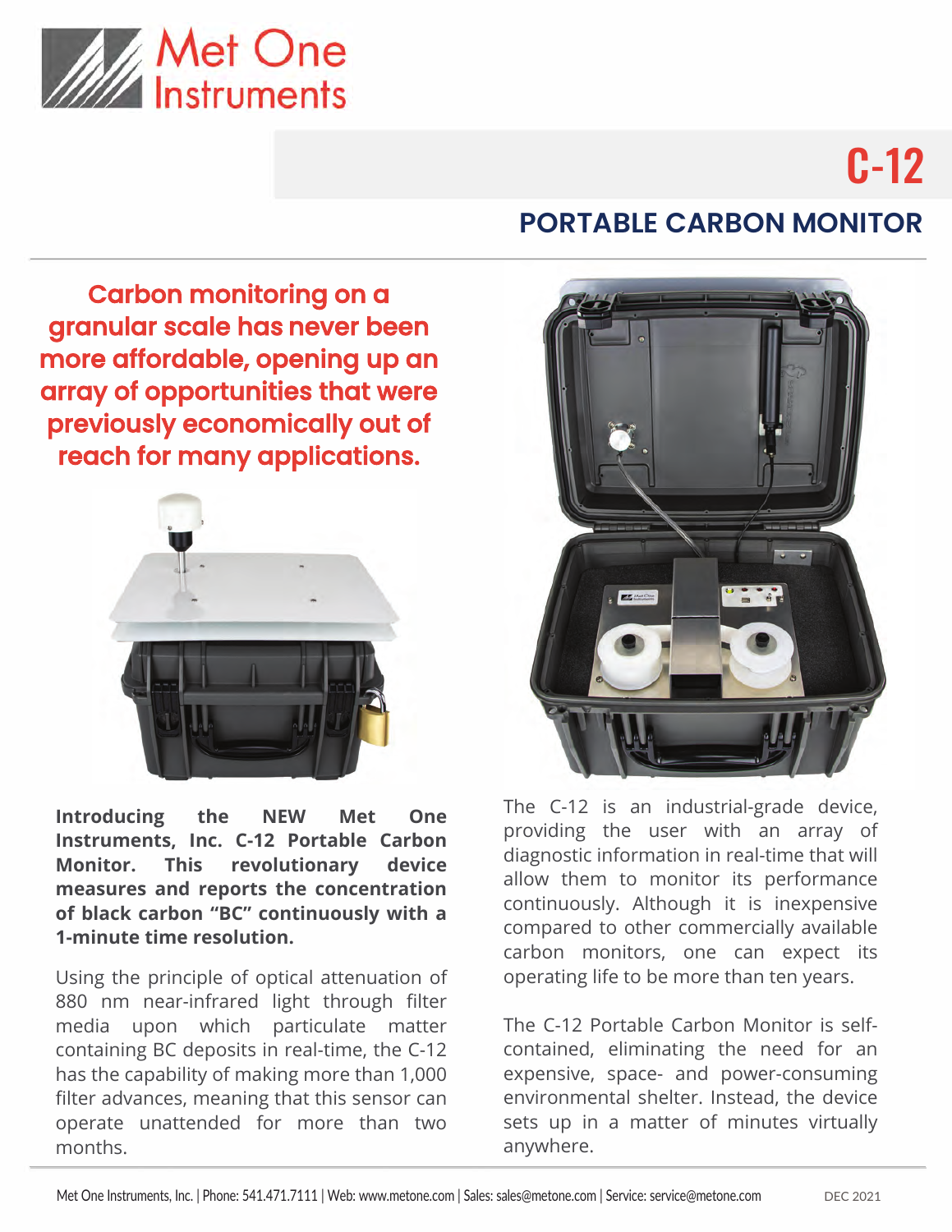

# C-12

## **PORTABLE CARBON MONITOR**

#### FEATURES:

- *Unmatched Value for Granular Data*
- **Real-Time Cloud Communications**
- **Data Logger Compatible**
- **Accessible Price Point**
- **Time Tested, Long-Lasting, Reliable Technology**
- **Precision Measurements**

Because of its modest sampling rate (1 LPM), the C-12 can easily be operated off modestly-sized solar panels in most regions. It comes standard with an AC power adapter.

The standard configuration of the C-12 enables the user to measure and report the BC (880 nm illumination) concentration with sensitivity better than 70 ng/m<sup>3</sup> at 1minute time intervals.

Equipped with an integrated CCS+ COMET Cloud modem, the data is available in realtime on a customized webpage dashboard. The C-12 Portable Carbon Monitor samples total suspended particulate matter "TSP" and, if desired, the user may opt to mount the C-12 onto an optional tripod for rapid, flexible deployment.

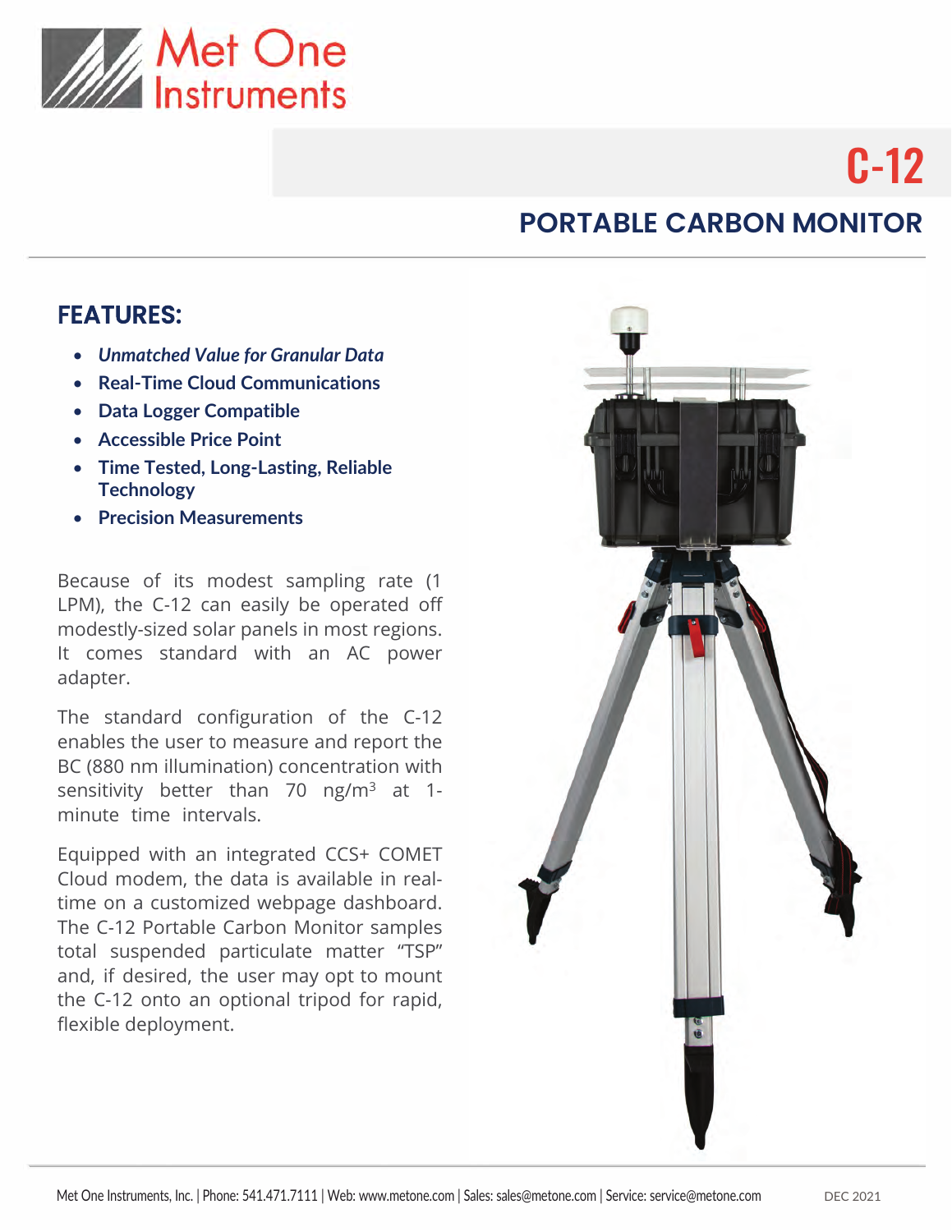

# C-12

## **PORTABLE CARBON MONITOR**

#### APPLICATIONS:

- **Governmental Air Quality Surveillance**
- **Community Monitoring Applications**
- **Saturation Studies**
- **Nuisance Monitoring**
- **Source Apportionment Studies**
- **Academic Research**





**The groundbreaking new C-12 has a low initial acquisition cost** and low ongoing operational costs. One roll of filter tape permits more than 1,000 independent measurements.

With a standard sampling rate of 1 LPM, the unit may be flow-checked and flowcalibrated using most commercially available flow calibrators such as those used to support governmental air quality surveillance systems. An optional flow calibration system may also be purchased to support operation. The C-12 employs the same span calibration value (MACS) used by the Met One Instruments, Inc. Model BC-1054, Model BC-1060, and other commercially available tape-based carbon measurement devices (Aethalometer).